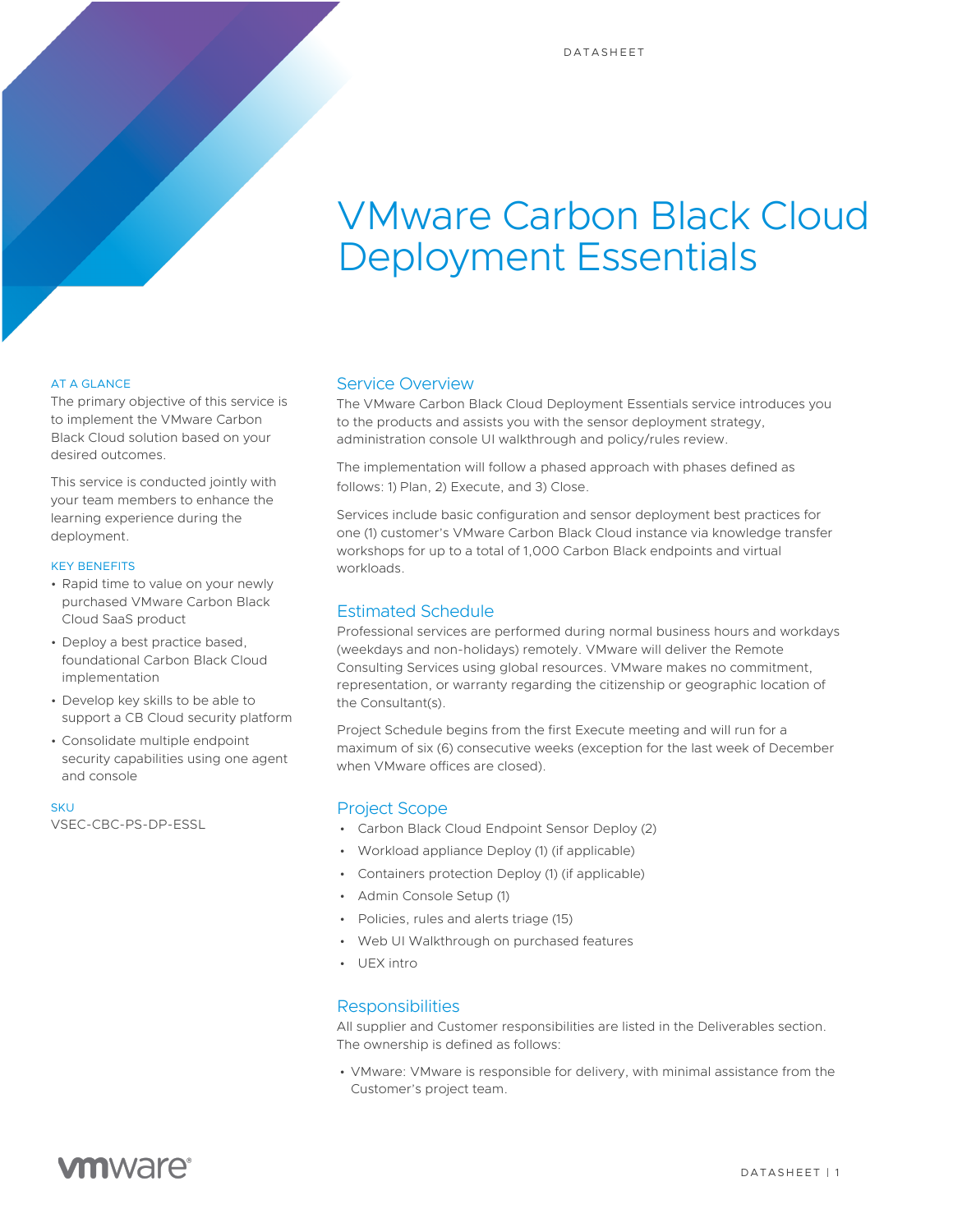- Joint: VMware and the Customer's project team are jointly responsible for delivery
- Customer: The Customer is responsible for delivery, with minimal assistance from VMware.

## Deliverables:

| ID               | <b>DESCRIPTION</b>                                                   | <b>TOOL/DELIVERABLE</b>                                          | <b>PRIMARY</b><br><b>OWNER</b> | <b>COMMENTS</b>                                                                                       |  |  |  |
|------------------|----------------------------------------------------------------------|------------------------------------------------------------------|--------------------------------|-------------------------------------------------------------------------------------------------------|--|--|--|
| PHASE 1: PLAN    |                                                                      |                                                                  |                                |                                                                                                       |  |  |  |
| 1.1              | Kick-Off<br>Meeting                                                  | Solution Overview<br>presentation                                | Joint                          | Initial meeting to discuss<br>project scope, objectives,<br>impact assessment, and<br>teams           |  |  |  |
| 1.2              | Review<br>Datasheet                                                  |                                                                  | <b>CUSTOMER</b>                | Understand service<br>assumptions, scope, and<br>completion criteria                                  |  |  |  |
| 1.3              | Review Pre-<br>Installation<br>Requirements                          | Operating<br>Environment<br>Requirements (OER)<br>document       | Joint                          | Minimum system<br>requirements                                                                        |  |  |  |
| 1.4              | Review<br>Change<br>Management<br>Strategy                           | $\overline{a}$                                                   | <b>CUSTOMER</b>                | Customer determines a<br>change management<br>process for agent testing<br>and installation           |  |  |  |
| PHASE 2: EXECUTE |                                                                      |                                                                  |                                |                                                                                                       |  |  |  |
| 2.1              | Pilot<br>Deployment                                                  | Deploy up to two (2)<br>Carbon Black Cloud<br>sensors            | <b>CUSTOMER</b>                | Customer defines an end-<br>user communication plan<br>for pilot user community                       |  |  |  |
| 2.2              | Register<br>Appliance in<br>the vCenter<br>Server (if<br>applicable) | Deploy up to one (1)<br>Carbon Black Cloud<br>Workload appliance | Joint                          | Generate the API ID and<br>key to establish connection<br>between appliance and<br>Carbon Black Cloud |  |  |  |
| 2.3              | Kubernetes<br>Cluster<br>Operator(s) (if<br>applicable)              | Deploy up to one (1)<br>Kubernetes Cluster<br>Operator(s)        | Joint                          | Assist with deployment of<br>Kubernetes Cluster<br>Operator(s) (if applicable)                        |  |  |  |
| 2.4              | Configuration<br>Assistance                                          | Create up to fifteen<br>(15) policies and/or<br>rules            | Joint                          | Assist analyzing event<br>data, define reputation<br>rules, behavioral rules, and<br>permission rules |  |  |  |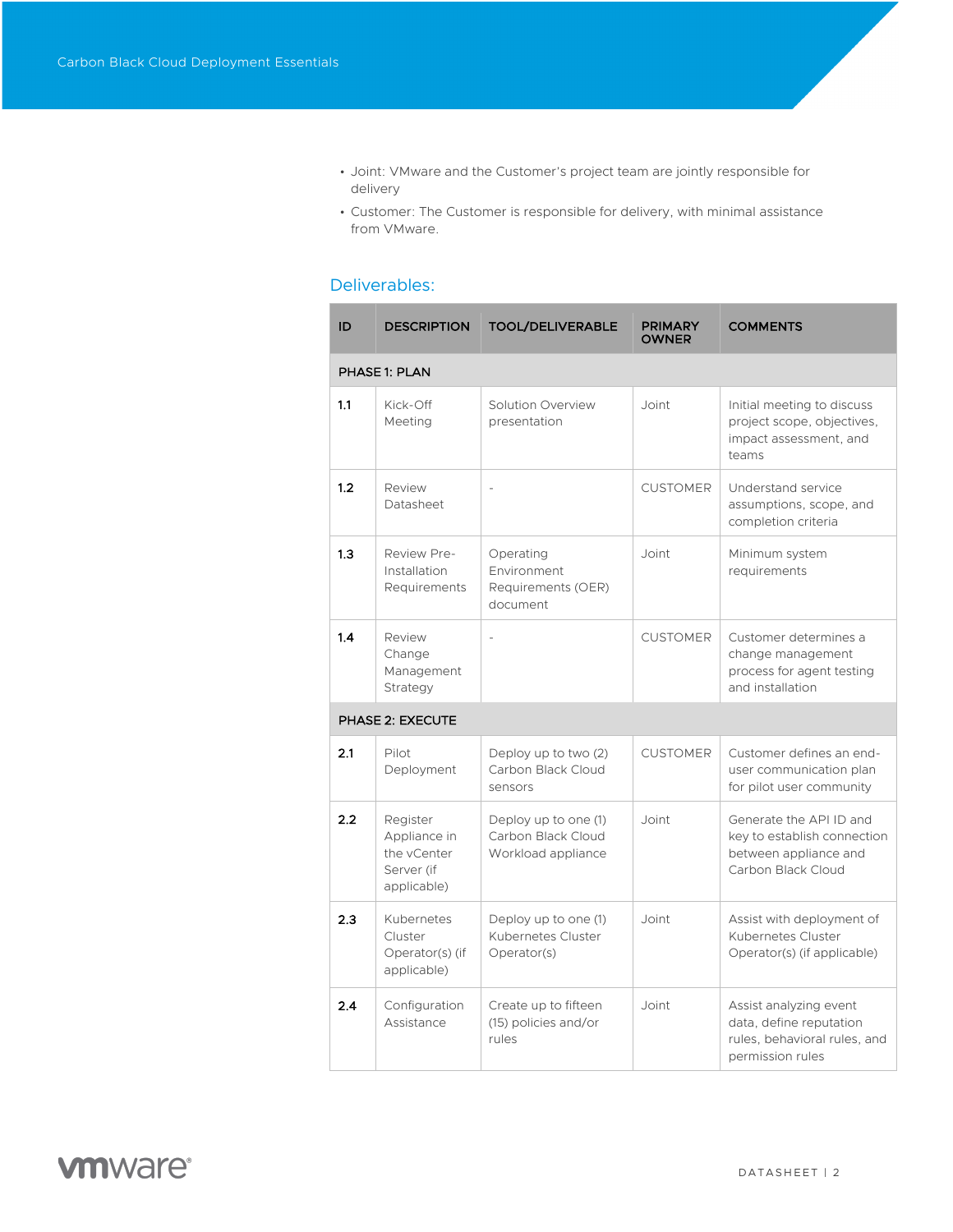| 2.5              | Product<br>Adoption<br>Document           | Product adoption<br>quide                                                  | <b>VMware</b>   | High-level operational<br>quide                      |  |  |
|------------------|-------------------------------------------|----------------------------------------------------------------------------|-----------------|------------------------------------------------------|--|--|
| 2.6              | Production<br>Deployment                  | Deploy remaining<br>Carbon Black Cloud<br>sensors                          | <b>CUSTOMER</b> | Customer deploys solution<br>to production endpoints |  |  |
| 2.7 <sub>2</sub> | Alerts and<br>Unexpected<br><b>Blocks</b> | Review and triage up<br>to fifteen (15) alerts<br>and unexpected<br>blocks | Joint           | Assist with alert<br>notifications and triage        |  |  |
| PHASE 3: CLOSE   |                                           |                                                                            |                 |                                                      |  |  |
| 3.1              | Customer<br>Support<br>Transition         | Project closure email                                                      | <b>VMware</b>   | Transition to support                                |  |  |

### Completion Criteria

The project is deemed complete upon ONE of the following criteria – whichever comes first:

- 1. Completion of all service deliverables in the Deliverables section.
- 2. After six (6) consecutive weeks from date the project is moved to Phase 2 Execute (Deliverable 2.1).
- 3. After 12 months from purchase date.
- 4. If the services were purchased using PSO credits the services expire the same time the credits expire unless a credit extension is requested. Work with your Account Executive to determine a plan for all remaining credits on the account and request an extension.

### Out of Scope

#### General

- Installation and configuration of custom or third-party applications and operating systems on deployed virtual machines.
- Operating system administration including the operating system itself or any operating system features or components.
- Management of change to virtual machines, operating systems, custom or third-party applications, databases, and administration of general network changes within Customer control.
- Remediation work associated with any problems resulting from the content, completeness, accuracy, and consistency of any data, materials, or information supplied by the Customer.
- Installation or configuration of VMware products not included in the scope of this document.
- Installation and configuration of third-party software or other technical services that are not applicable to VMware components.
- Configuration of VMware products used for the service other than those implemented for the mutually agreed to use cases.

# **vm**ware<sup>®</sup>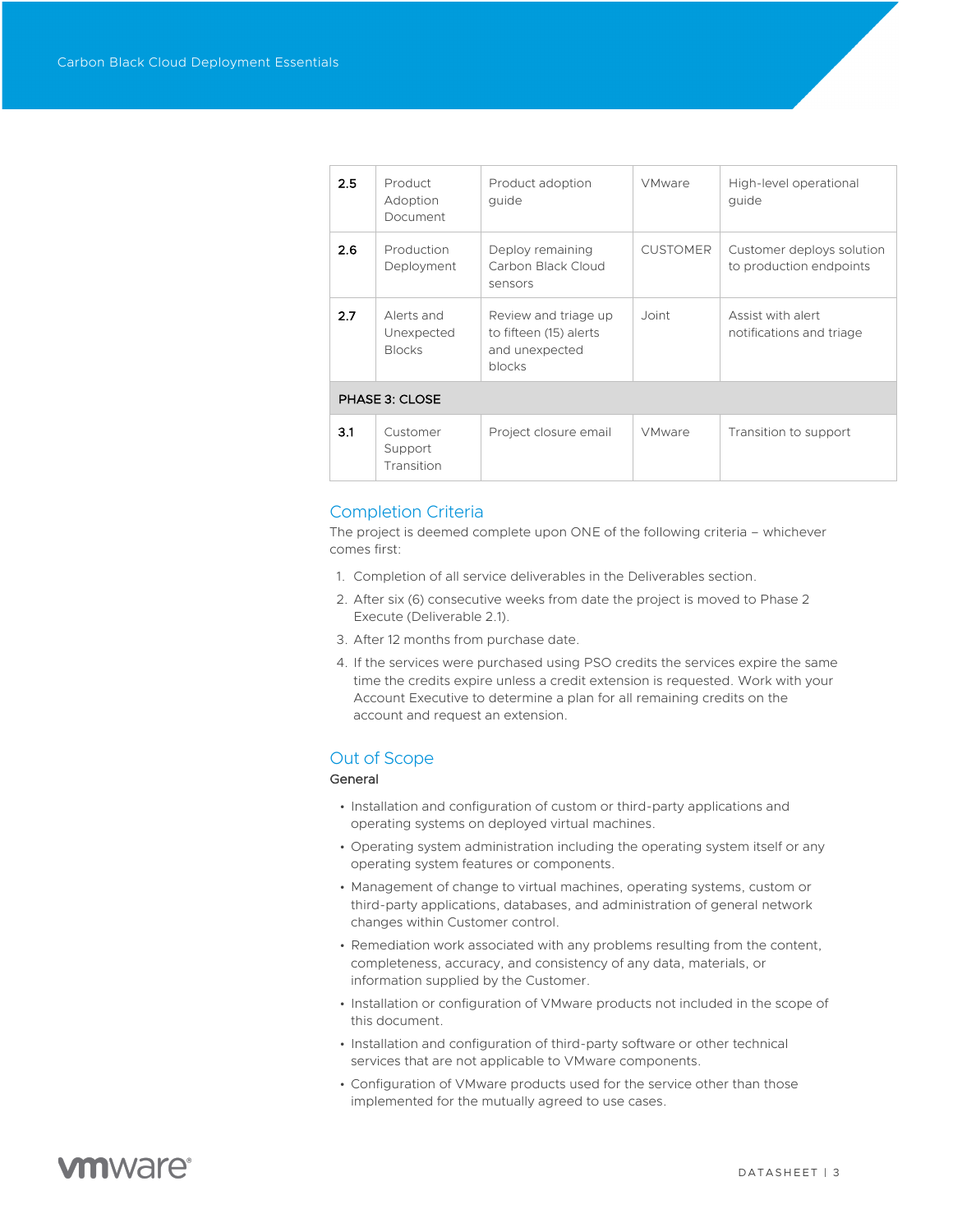• Customer solution training other than the defined knowledge transfer session.

#### Carbon Black Cloud

- Remediation/removal of unauthorized, malicious, or unwanted files.
- Investigation and analysis of potential malware and threats.
- Configuring more than one administration console.
- Building of custom scripts or feeds.
- Performing custom threat feed configuration.
- Customer solution training other than the defined in scope services.
- Developing custom documentation.
- Troubleshooting integration or infrastructure issues when deemed to be non-Company product issues.

# **vm**ware<sup>®</sup>